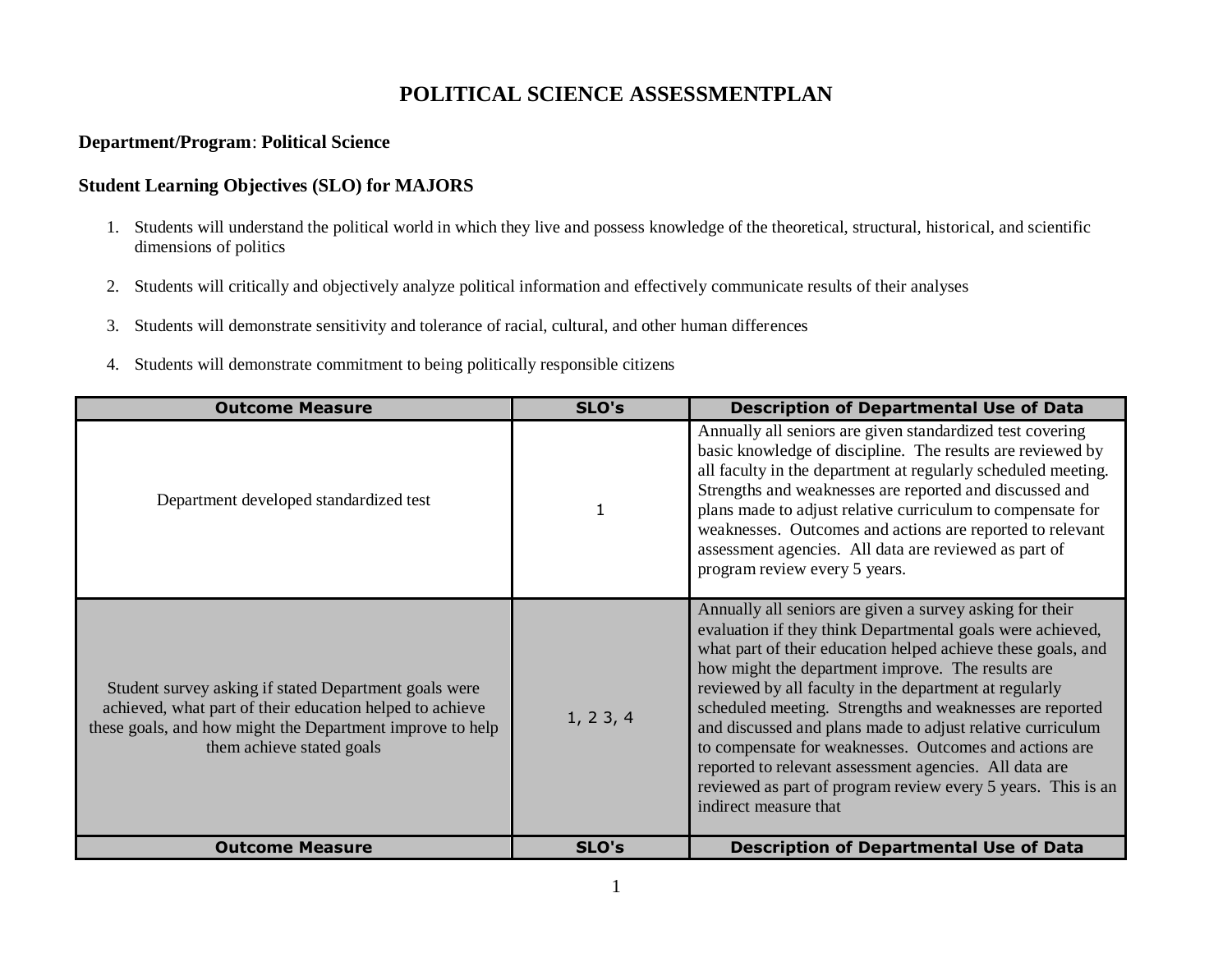| <b>Evaluation of Student Senior Seminar capstone Papers</b> | $\mathcal{P}$ | Annually all major papers written by seniors taking the<br>capstone course will be evaluated using an established<br>rubric. The results will be reported to all faculty at regularly<br>scheduled meeting. Strengths and weaknesses are reported<br>and discussed and plans made to adjust relative curriculum<br>to compensate for weaknesses. Outcomes and actions are<br>reported to relevant assessment agencies. All data are<br>reviewed as part of program review every 5 years. |
|-------------------------------------------------------------|---------------|------------------------------------------------------------------------------------------------------------------------------------------------------------------------------------------------------------------------------------------------------------------------------------------------------------------------------------------------------------------------------------------------------------------------------------------------------------------------------------------|
| Give Tolerance Questionnaire                                | 3             | Annually all seniors are given standardized tolerance<br>questionnaire. The results are reviewed by all faculty in the<br>department at regularly scheduled meeting. Strengths and<br>weaknesses are reported and discussed and plans made to<br>adjust relative curriculum to compensate for weaknesses.<br>Outcomes and actions are reported to relevant assessment<br>agencies. All data are reviewed as part of program review<br>every 5 years.                                     |
| Give Student Civic Engagement Questionnaire                 | 4             | Annually all seniors are given standardized civic<br>engagement questionnaire. The results are reviewed by all<br>faculty in the department at regularly scheduled meeting.<br>Strengths and weaknesses are reported and discussed and<br>plans made to adjust relative curriculum to compensate for<br>weaknesses. Outcomes and actions are reported to relevant<br>assessment agencies. All data are reviewed as part of<br>program review every 5 years                               |

1. **Results—**Review activities and findings by completing the Assessment Activities Table below. You can also provide a brief discussion afterward if you feel it would help the committee understand your assessment activities and findings during this cycle.

### **Assessment Activities Table**

| This year we assessed<br>$SLO(s)$ | using Outcome<br>Measure(s) (OMs).                       | <b>Findings:</b>                                                         | <b>Strategies for</b><br><b>Improvement</b>             |
|-----------------------------------|----------------------------------------------------------|--------------------------------------------------------------------------|---------------------------------------------------------|
| (list each SLO in its own row)    | (See Report Instructions for<br>description and example) | program-performance for<br>these SLOs, as indicated by<br>these OMs, is: | (in selected areas):                                    |
|                                   | Direct OM(s):                                            | <b>Excellent/Satisfactory/Needs</b><br><b>Improvement</b>                | See Report Instructions for<br>description and example) |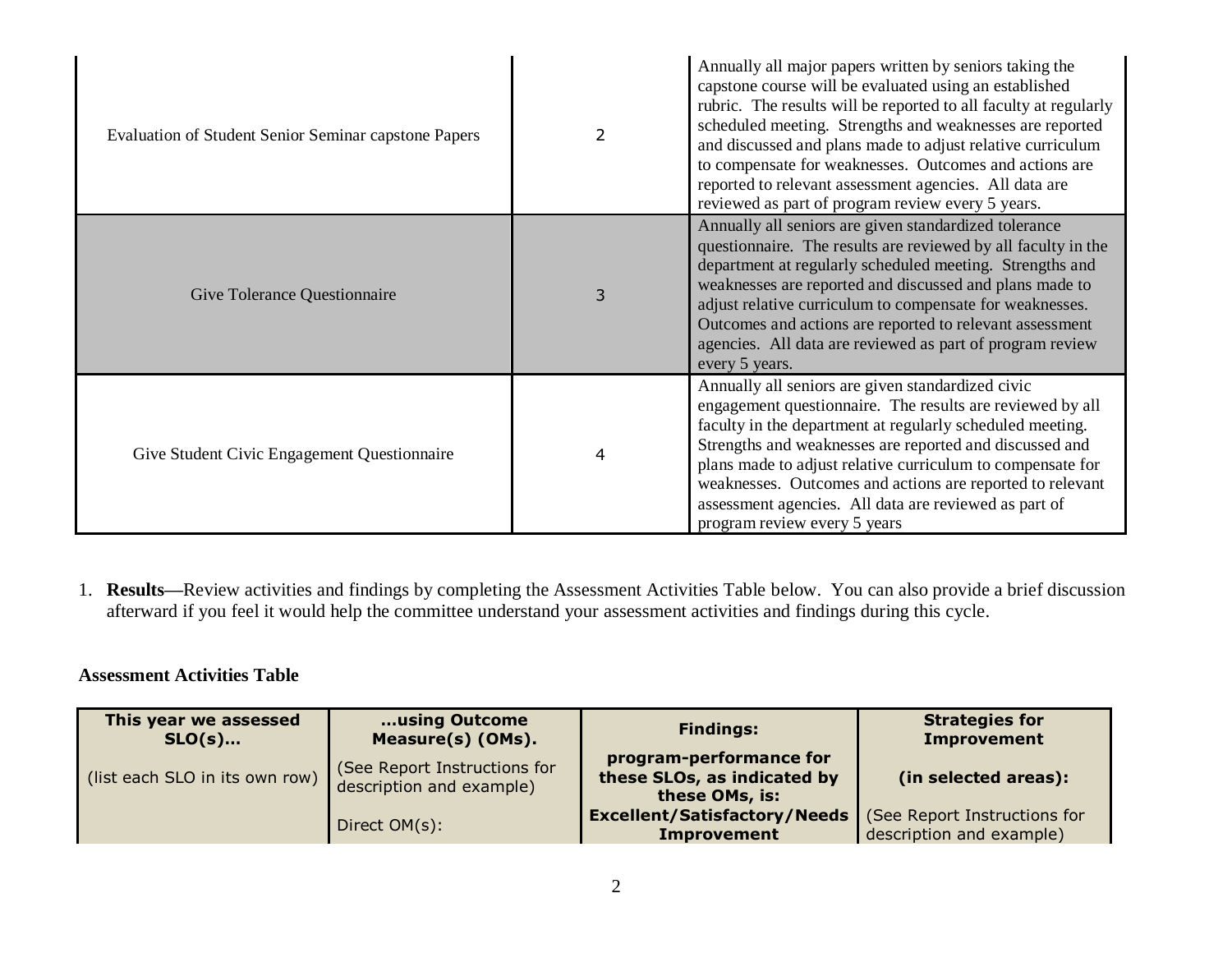|                  | Indirect OM(s): | (See Report Instructions for<br>description and example) |  |
|------------------|-----------------|----------------------------------------------------------|--|
| SLO <sub>1</sub> |                 |                                                          |  |
| SLO <sub>2</sub> |                 |                                                          |  |
| SLO <sub>3</sub> |                 |                                                          |  |
| SLO <sub>4</sub> |                 |                                                          |  |

# **Discussion (Optional):**

- 2. What **revisions**, if any, to current SLOs and/or outcome measures did you make from previous plan?
- 3. **Plans** What learning objectives will you be assessing in the next cycle?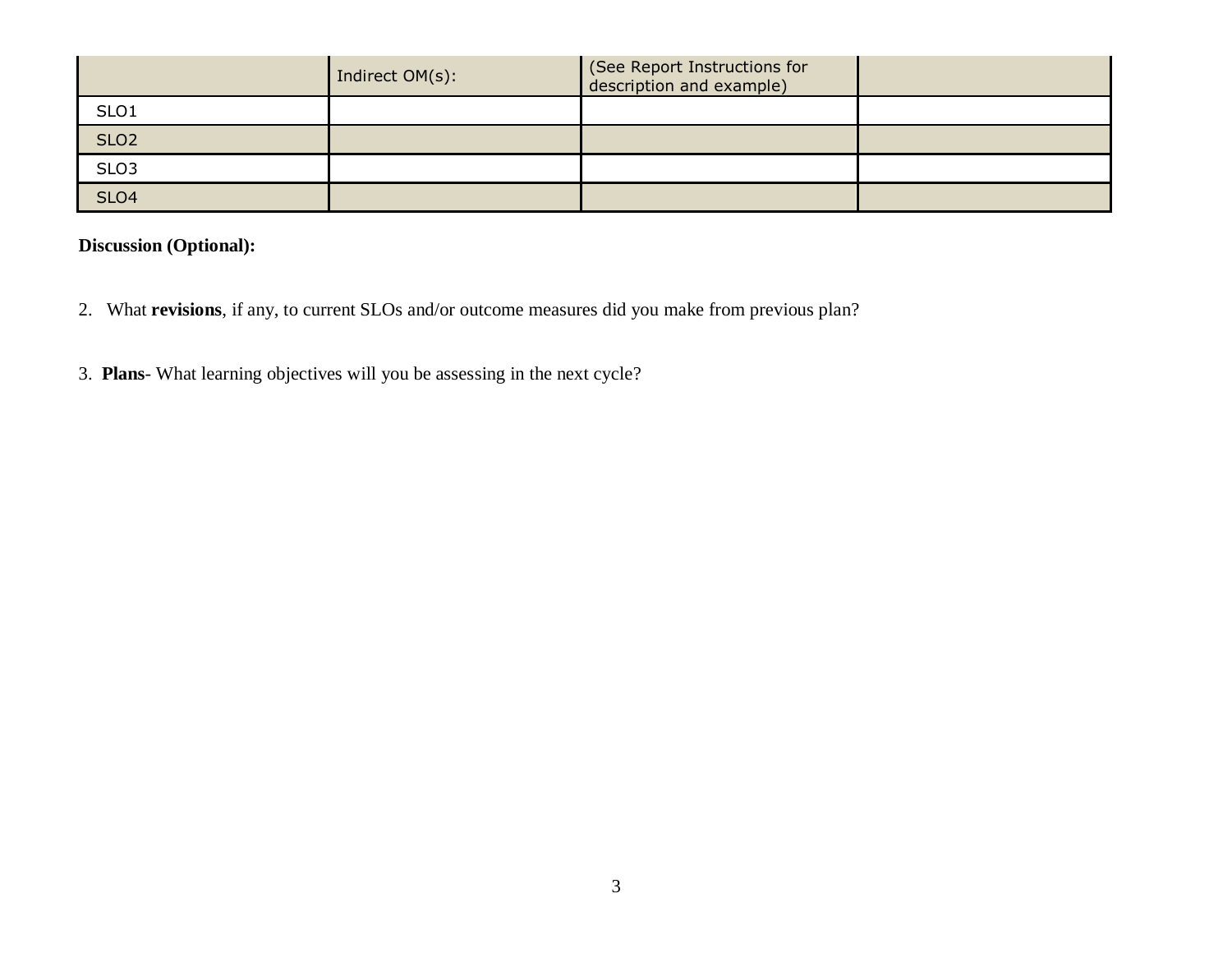Departmental Learning Objectives – Student Learning Outcomes (SLO)

1. Students will understand the political world in which they live and possess knowledge of the theoretical, structural, historical, and scientific dimensions of politics.

2. Students will critically and objectively analyze political information and effectively communicate results of their analyses.

3. Students will demonstrate sensitivity and tolerance of racial, cultural, and other human differences.

4. Students will demonstrate commitment to being politically responsible citizens.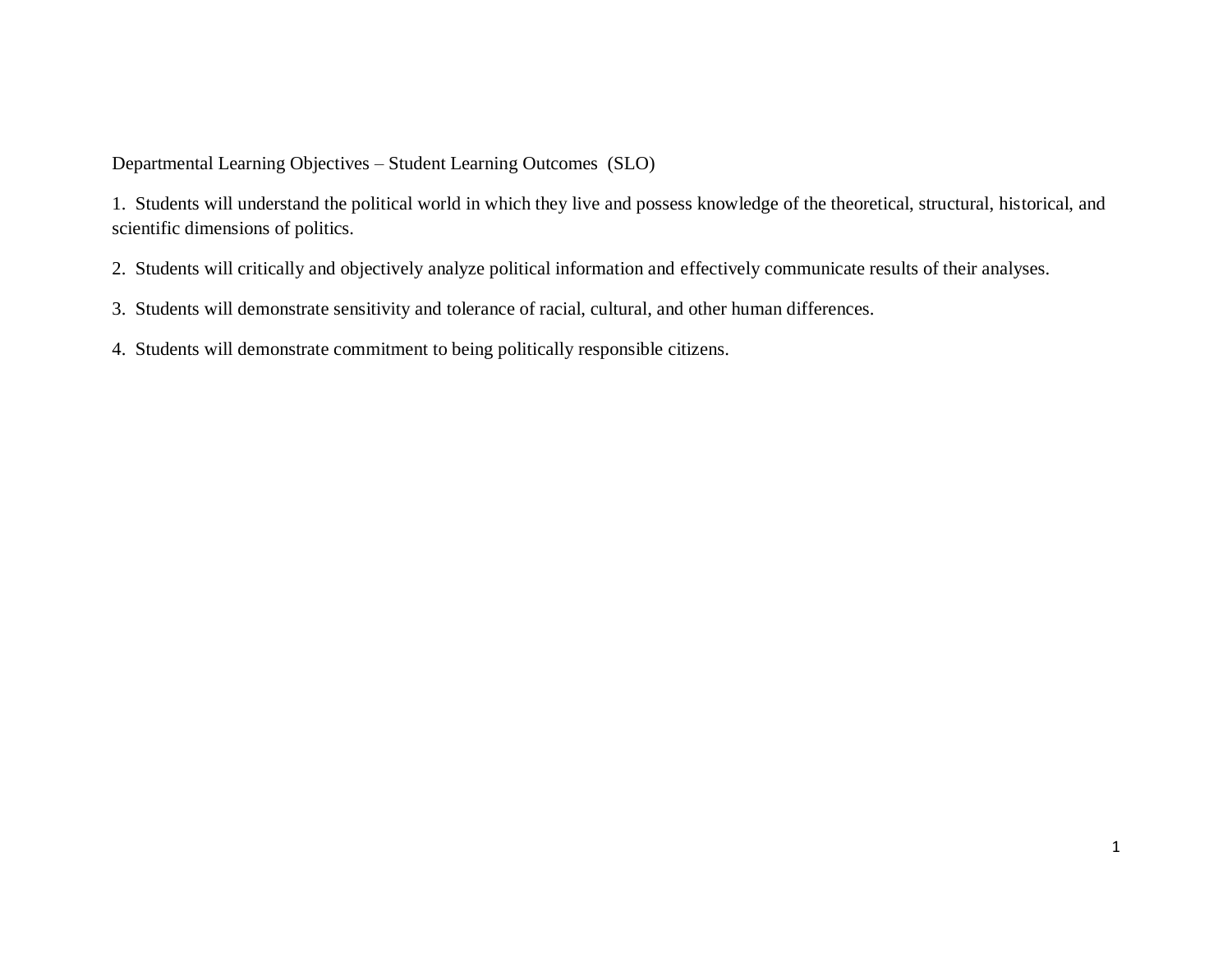| <b>Courses/Events</b> | <b>Course Name</b>                       | <b>Department Student Learning Outcomes</b> |                                 |                              |              |
|-----------------------|------------------------------------------|---------------------------------------------|---------------------------------|------------------------------|--------------|
|                       |                                          | SLO1                                        | SLO <sub>2</sub>                | SLO <sub>3</sub>             | <b>SIO4</b>  |
| <b>POLS 110</b>       | <b>Introduction to Politics</b>          | $I, A^*$                                    | $I, A^*$                        | I, A                         | I, A         |
| <b>POLS120</b>        | <b>Government of the US</b>              | $I, A^*$                                    | $I, A^*$                        | I,A                          | I, A         |
| <b>POLS130</b>        | <b>Comparative Politics</b>              | $I, A^*$                                    | $I, A^*$                        | I,A                          | I,A          |
| <b>POLS140</b>        | Field of Law                             |                                             |                                 |                              |              |
| <b>POLS 220</b>       | <b>State and Local Government</b>        | $\mathsf{R}$                                | R                               | ${\sf R}$                    | R            |
| <b>POLS 230</b>       | <b>International Relations</b>           | $\mathsf R$                                 | R                               | $\mathsf{R}$                 | ${\sf R}$    |
| <b>POLS 240</b>       | <b>Political Theory</b>                  | R, A                                        | R, A                            | R, A                         | R, A         |
| <b>POLS 250</b>       | Political Philosophy                     |                                             | Taught in Philosophy Department |                              |              |
| <b>POLS 260</b>       | <b>Research Methods</b>                  | $\mathsf{R}$                                | R                               |                              |              |
| <b>POLS 270</b>       | <b>Political Behavior</b>                | ${\sf R}$                                   | R                               | R                            | R            |
| <b>POLS 310</b>       | <b>US Foreign Policy</b>                 | ${\sf R}$                                   | $\sf R$                         | $\mathsf{R}$                 | R            |
| <b>POLS 311</b>       | <b>Model United Nations</b>              | ${\sf R}$                                   | R                               | $\mathsf{R}$                 | ${\sf R}$    |
| <b>POLS 312</b>       | Principles of Peace and Social Justice   | Taught in Peace and Social Justice Program  |                                 |                              |              |
| <b>POLS 313</b>       | Study Abroad: Field Research             | R                                           | R                               | Depends on Topic of Research |              |
| <b>POLS 320</b>       | Politics of Urban and Metro Areas        | $\mathsf R$                                 | R                               | R                            | R.           |
| <b>POLS 325</b>       | <b>Problems in American Politics</b>     | $\mathsf R$<br>R<br>Depends on Topic        |                                 |                              |              |
| <b>POLS 326</b>       | <b>The Presidency</b>                    | R, A                                        | R, A                            | R, A                         | R, A         |
| <b>POLS 327</b>       | Congress                                 | $\mathsf{R}$                                | R                               | $\mathsf{R}$                 | $\mathsf{R}$ |
| <b>POLS 330</b>       | <b>Politics of Industrialized States</b> | R, A                                        | R, A                            | R, A                         | R, A         |
| <b>POLS 331</b>       | Politics of Developing States            | $\mathsf R$                                 | R                               | ${\sf R}$                    | $\mathsf{R}$ |
| <b>POLS 332</b>       | Politics of China and East Asia          | ${\sf R}$                                   | R                               | $\mathsf{R}$                 | ${\sf R}$    |
| <b>POLS 333</b>       | Politics of Africa                       | ${\sf R}$                                   | R                               | $\mathsf R$                  | ${\sf R}$    |
| <b>POLS 334</b>       | Politics of the Middle East              | $\mathsf R$                                 | R                               | $\mathsf R$                  | ${\sf R}$    |
| <b>POLS 336</b>       | Politics of Latin America                | $\mathsf R$                                 | R                               | $\mathsf R$                  | ${\sf R}$    |
| <b>POLS 340</b>       | <b>Constitutional Law I</b>              | ${\sf R}$                                   | R                               | $\mathsf R$                  | ${\sf R}$    |
| <b>POLS 341</b>       | <b>Constitutional Law II</b>             | $\mathsf R$                                 | R                               | $\mathsf R$                  | ${\sf R}$    |
| <b>POLS 345</b>       | The Judicial Process                     | $\mathsf R$                                 | R                               | $\mathsf R$                  | ${\sf R}$    |
| <b>POLS 355</b>       | Problems in Political Philosophy         | $\mathsf R$                                 | R                               | R                            | ${\sf R}$    |
| <b>POLS 360</b>       | <b>Public Administration</b>             | $\mathsf{R}$                                | R                               | ${\sf R}$                    | ${\sf R}$    |
| <b>POLS 361</b>       | <b>Public Policy</b>                     | $\mathsf{R}$                                | R                               | $\mathsf{R}$                 | ${\sf R}$    |